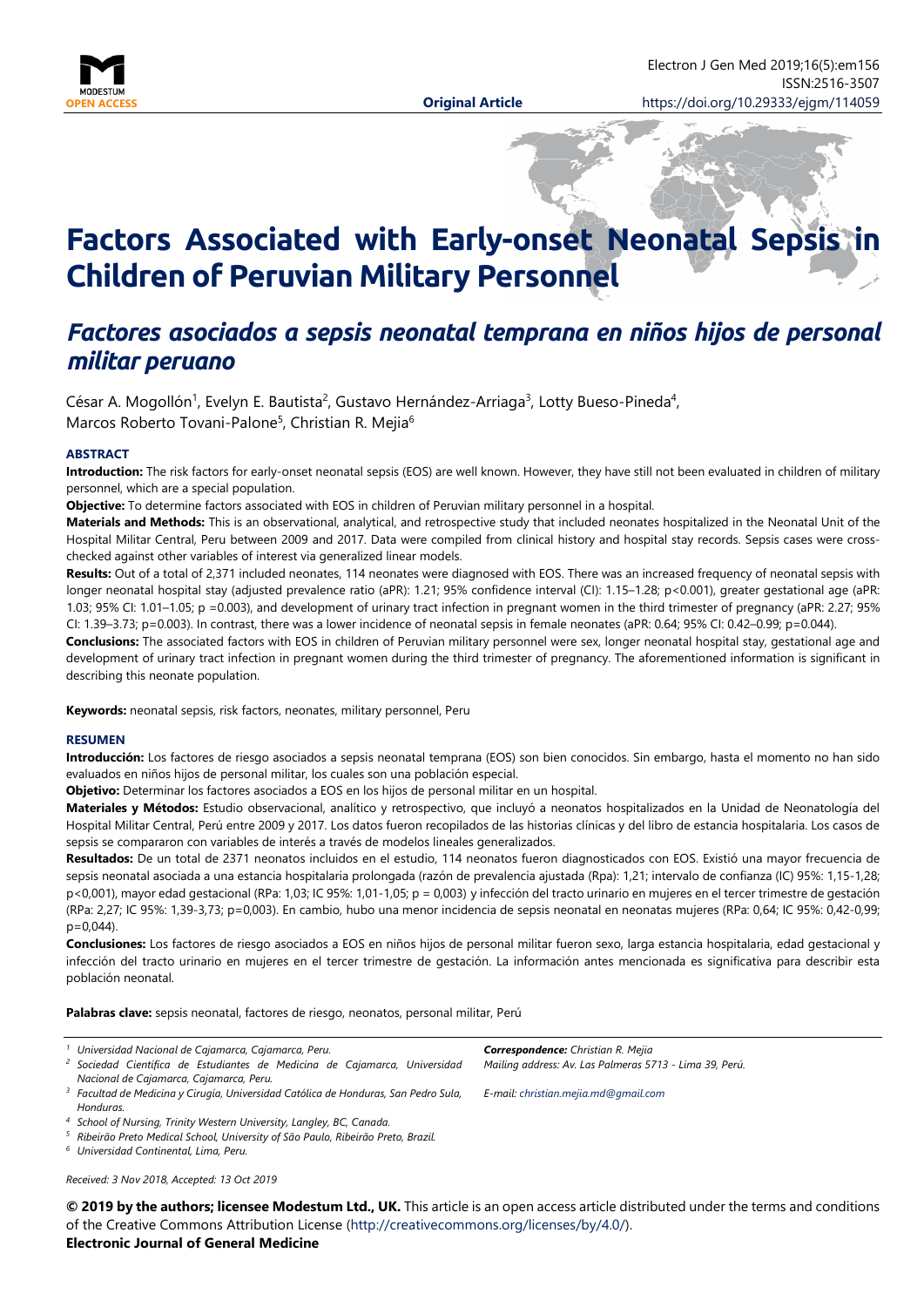# **INTRODUCTION**

Risk factors for early-onset neonatal sepsis (EOS) include both maternal and neonatal factors, such as maternal age above 35 or below 20 years, prematurity, parity, cesarean delivery, urinary tract infection in the third trimester of pregnancy, and neonate's sex (1). Over the past 30 years, several efforts have been made towards work and practices of clinical science involving thousands of neonates and their families, however no significant improvement has been observed in diagnostic accuracy, clinical management, or results to treatment of neonatal sepsis (2). Consequently, we continue to see symptoms of EOS in different populations prior to the first 7 days of age and/or in cases with infection during the first 72 h of life (3) according to the definition employed.

Although this issue has been studied based on multiple realities and perspectives to evaluate the different associated factors (4-7), up till now, we found no research in the literature about EOS in the population of military children. In Peru, these children have access to a particular kind of healthcare service, which is exclusive and subsidized by the government. In this sense, new studies involving military children should be helpful in understanding specific risk factors for EOS in this group and in comparison with the general population. Thus, the objective of the present study was to determine factors associated with EOS in children of Peruvian military personnel in a hospital.

# **MATERIALS AND METHODS**

This analytical cross-sectional study was conducted at the Neonatal Unit of the Hospital Militar Central (HMC) in Peru, which is a referral hospital level III-1 (with national coverage for the Peruvian military). It provides healthcare coverage to military patients and their families. A nonrandomized sampling was performed.

Neonates of both sexes, who were born alive, admitted into the HMC Neonatal Unit, that had a clinical and/or laboratory diagnosis of EOS, with complete data in their clinical history and/or hospital stay records were included in the study. Patients who were not born at the HMC (referred from other healthcare institutions), preterms, and those with incomplete data in their clinical history and/or hospital stay records were excluded. Also, patients with risk of death due to congenital malformations, congenital cardiopathies, tetralogy of Fallot, transposition of the great vessels, interauricular communication, interventricular communication, gastroschisis, omphalocele, myelomeningocele, and esophageal atresia (the exclusion did not exceed 10% of the data) were excluded in the study.

A sheet was created for data gathering based on the variables of the study. This instrument consisted of 15 items divided into sections. The first section included data on the neonates, such as sex, date of birth, number of weeks at birth, Apgar score, weight on admission and on discharge, and length of hospital stay. The second section included data on EOS diagnosis, jaundice, and macrosomia; while the third part, data on characteristics of the mothers, such as age, number of pregnancies, days of gestation, number of prenatal visits, delivery type, and development of urinary tract infection (UTI) in the third trimester of pregnancy. Furthermore, microscopic urinalysis was used for UTI diagnosis.

The present study results from a project reviewed and approved by the HMC Ethics Committee, (number 34 AA-11/8/HMC/DADCI). Upon receiving approval, data were obtained from the period between 2009 and 2017 using the created sheet. To ensure data confidentiality, no sheet or gathered data had any identifying information of the participants. After gathering the data, the filtering and quality control were carried out by one of the study authors.

The statistical analysis was performed in a Microsoft Excel® sheet, version 16.11.1, for Mac. Subsequently, data were exported to the STATA program for Mac® 14.1 Statistics/Data Analysis MP – Parallel Edition, where the first descriptive analysis was conducted using the interquartile range/median and absolute/relative frequencies for numerical and categorical variables, respectively. Analytical statistics was employed to obtain the crude prevalence ratio (cPR), adjusted prevalence ratio (aPR), 95% confidence intervals (CI), and p-values, all of which were calculated through generalized linear models using the Poisson distribution and log-link function. P-values <0.05 were considered statistically significant.

# **Study Definitions**

EOS was defined as an infection during the first 72 hours of life.

UTI was diagnosed based on the presence of leukocytes (pyuria, defined as >5-10 leucocytes/hpf) or bacteria (bacteriuria, >15 bacteria/hpf).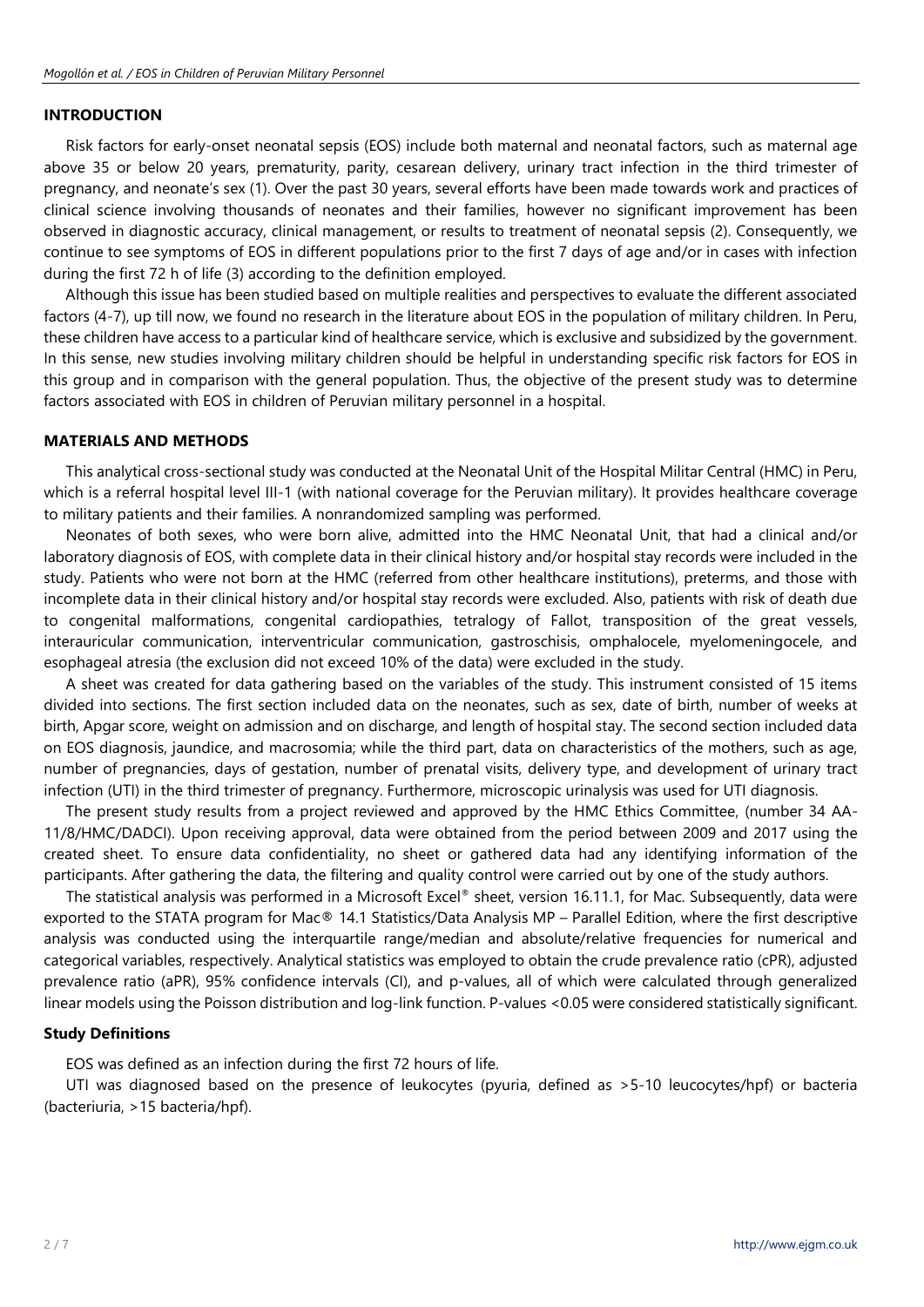| Variable                 | n    | $\%$     |
|--------------------------|------|----------|
| Sex                      |      |          |
| Female                   | 1159 | 48.8     |
| Male                     | 1213 | 51.2     |
| Date of birth            |      |          |
| 2009                     | 283  | 11.9     |
| 2010                     | 266  | 11.2     |
| 2011                     | 265  | 11.2     |
| 2012                     | 218  | 9.2      |
| 2013                     | 259  | 10.9     |
| 2014                     | 297  | 12.5     |
| 2015                     | 243  | 10.3     |
| 2016                     | 288  | 12.2     |
| 2017                     | 252  | 10.6     |
| Days of hospitalization* | 3    | $1 - 32$ |
| Jaundice                 |      |          |
| Yes                      | 174  | 7.3      |
| No                       | 2197 | 92.7     |
| Macrosomia               |      |          |
| Yes                      | 76   | 3.2      |
| No                       | 2295 | 96.8     |
| <b>Sepsis</b>            |      |          |
| Yes                      | 114  | 4.8      |
| No                       | 2257 | 95.2     |

**Table 1:** *Characteristics of neonates treated at the Hospital Militar Central between 2009 and 2017*

\*Median and interquartile range

# **RESULTS**

Out of a total of 2,585 neonates born at HMC, 2,371 were included in the study. 51.2% (1,213) were male, 7.3% (174) had jaundice, 3.2% (76) had macrosomia, 4.8% (114) had neonatal sepsis, and the median length of hospital stay was 3 days (**Table 1**).

The median gestational age was 274 days, while the mothers had a median age of 30 years. All these women had two prior pregnancies and 8 prenatal check-ups were performed for each woman. 69.8% of them (1,649) did not have prior abortions; however, 23.2% (548) had at least one abortion. As shown in **Table 2**, 63.8% of the mothers (1,484) had labor dystocia, 90.8% (1,497) had cesarean delivery, and 10.1% (239) had urinary tract infection in the third trimester of pregnancy (**Table 2).**

In conducting the bivariate analysis of neonatal factors associated with sepsis, the results showed that the neonate's sex ( $p=0.003$ ) and length of hospital stay within the neonatology unit ( $p<0.001$ ) were associated with neonatal sepsis (**Table 3**).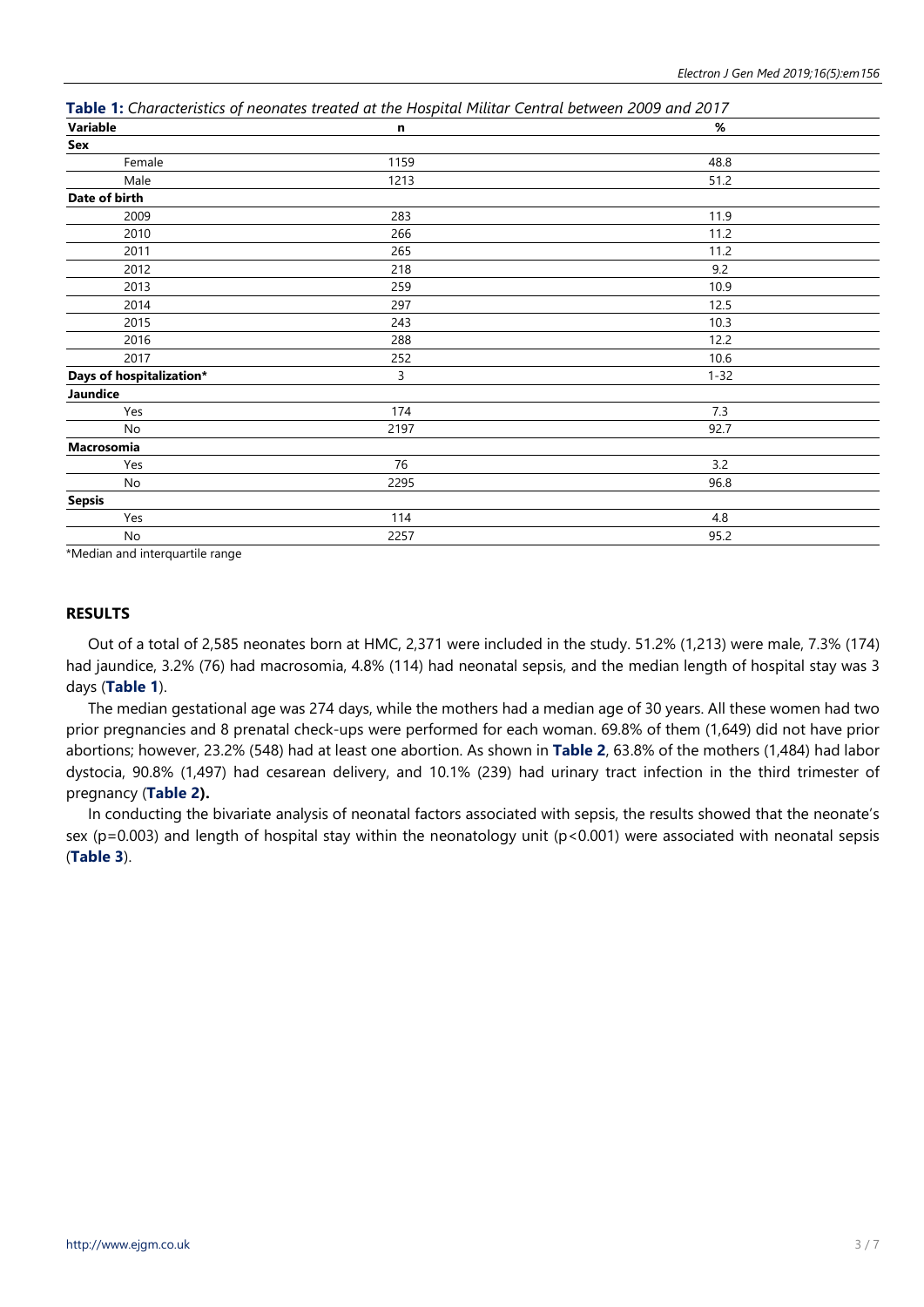Table 2: Characteristics of mothers who gave birth to neonates treated at the Hospital Militar Central between 2009 and *2017*

| Variable                                                                                                        | n    | %         |
|-----------------------------------------------------------------------------------------------------------------|------|-----------|
| Mother's age*                                                                                                   | 30   | $15 - 50$ |
| Days of gestation*                                                                                              | 274  | 211-309   |
| Past pregnancies*                                                                                               | 2    | $1 - 9$   |
| Prenatal check-ups*                                                                                             | 8    | $0 - 20$  |
| <b>Abortion history</b>                                                                                         |      |           |
| None                                                                                                            | 1649 | 69.8      |
| One                                                                                                             | 548  | 23.2      |
| Two                                                                                                             | 131  | 5.5       |
| Three                                                                                                           | 33   | 1.4       |
| Four                                                                                                            | 3    | 0.1       |
| Labor dystocia                                                                                                  |      |           |
| Yes                                                                                                             | 1484 | 63.8      |
| No                                                                                                              | 841  | 36.2      |
| <b>Cesarean delivery</b>                                                                                        |      |           |
| Yes                                                                                                             | 1497 | 90.8      |
| No                                                                                                              | 151  | 9.2       |
| UTI in the third trimester of pregnancy                                                                         |      |           |
| Yes                                                                                                             | 239  | 10.1      |
| No                                                                                                              | 2132 | 89.9      |
| the contract of the contract of the contract of the contract of the contract of the contract of the contract of |      |           |

UTI = urinary tract infection.

\*Median and range

#### **Table 3:** *Bivariate analysis of neonatal factors associated with sepsis*

| <b>Variable</b>          |          | Neonatal sepsis N (%) | cPR (95% CI)        | p-value |
|--------------------------|----------|-----------------------|---------------------|---------|
|                          | Yes      | <b>No</b>             |                     |         |
| Neonate's sex            |          |                       |                     |         |
| Female                   | 40(3.5)  | 1118 (96.5)           | $0.57(0.39-0.82)$   | 0.003   |
| Male                     | 71(6.1)  | 1139 (93.9)           | Comparison category |         |
| Date of birth            |          |                       |                     |         |
| 2009                     | 17(6.0)  | 266 (94.0)            | Comparison category |         |
| 2010                     | 8(3.0)   | 258 (97.0)            | $0.50(0.22 - 1.14)$ | 0.100   |
| 2011                     | 17(6.4)  | 248 (93.6)            | $1.07(0.56 - 2.05)$ | 0.843   |
| 2012                     | 9(4.1)   | 209 (95.9)            | $0.69(0.31-1.51)$   | 0.351   |
| 2013                     | 8(3.1)   | 251 (96.9)            | $0.51(0.23 - 1.17)$ | 0.113   |
| 2014                     | 18(6.1)  | 279 (93.9)            | $1.01(0.53 - 1.92)$ | 0.978   |
| 2015                     | 12(4.9)  | 231 (95.1)            | $0.82(0.40-1.69)$   | 0.593   |
| 2016                     | 13(4.5)  | 275 (95.5)            | $0.75(0.37 - 1.52)$ | 0.426   |
| 2017                     | 12(4.8)  | 240 (95.2)            | $0.79(0.39-1.63)$   | 0.527   |
| Days of hospitalization* | $8(7-9)$ | $3(2-4)$              | 1.23 (1.16-1.29)    | < 0.001 |
| Jaundice                 | 10(5.8)  | 164 (94.2)            | $1.21(0.65 - 2.28)$ | 0.546   |
| Macrosomia               | 3(4.0)   | 73 (96.0)             | $0.82(0.27 - 2.51)$ | 0.723   |

\*Descriptive values are shown as median (interquartile ranges)

In conducting the bivariate analysis of maternal and delivery factors associated with sepsis, gestational days (p=0.024) and development of urinary tract infection in the third trimester (p<0.001) were associated with sepsis (**Table 4**).

In conducting the multivariate analysis, there was an increased frequency in neonatal sepsis with longer neonatal hospital stay (aPR, 1.21; 95% CI, 1.15–1.28; p<0.001), greater gestational age (aPR, 1.03; 95% CI, 1.01–1.05; p=0.003), and development of urinary tract infection in the third trimester of pregnancy (aPR, 2.27; 95% CI, 1.39–3.73; p =0.003). In contrast, there was a lower incidence of neonatal sepsis in female neonates (aPR, 0.64; 95% CI, 0.42–0.99; p=0.044) (**Table 5**).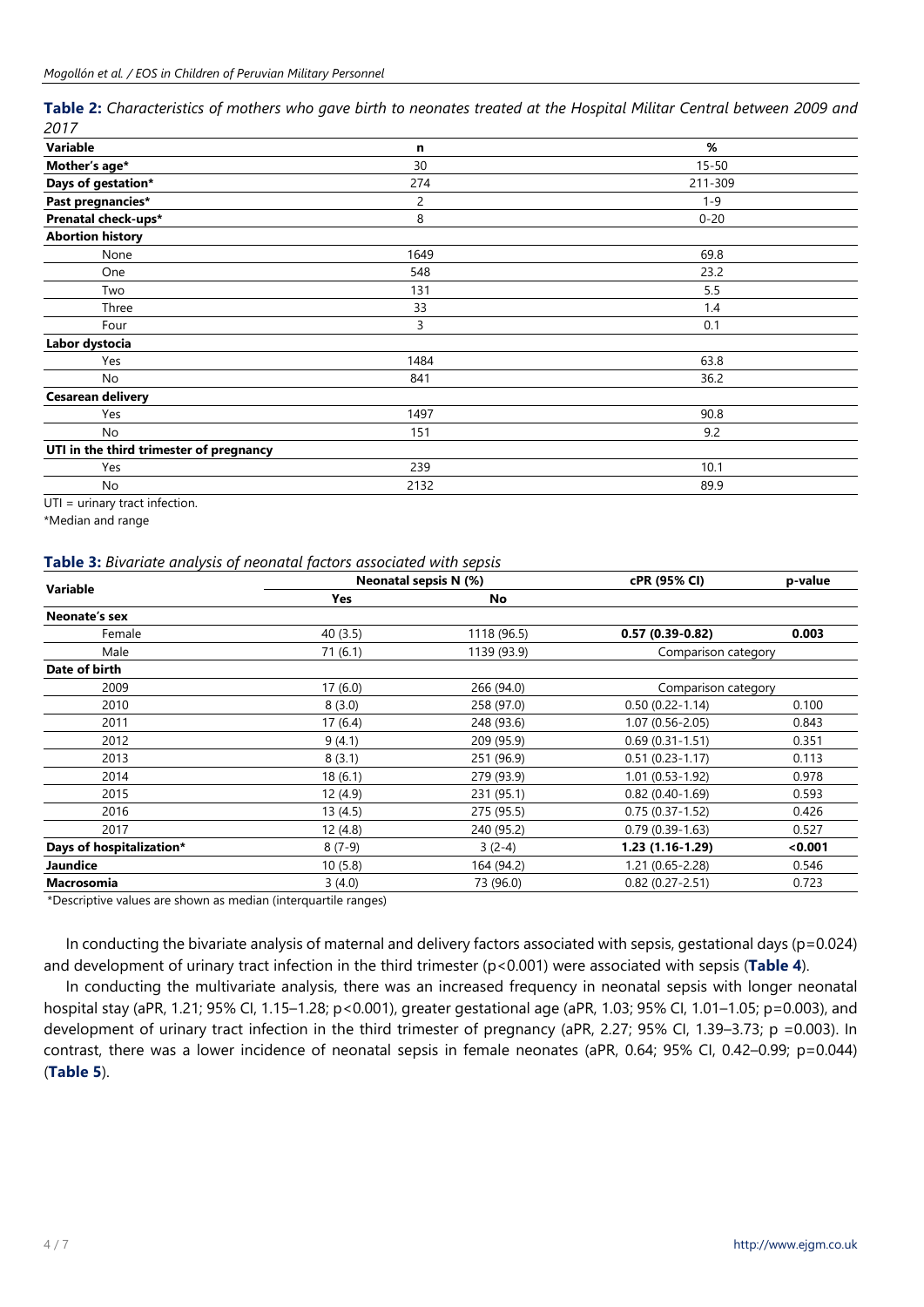| Table 4: Bivariate analysis of maternal and delivery factors associated with sepsis |  |  |  |
|-------------------------------------------------------------------------------------|--|--|--|
|-------------------------------------------------------------------------------------|--|--|--|

| Variable                                | Neonatal sepsis N (%) |               | cPR (95% CI)        | p-value |
|-----------------------------------------|-----------------------|---------------|---------------------|---------|
|                                         | <b>Yes</b>            | No            |                     |         |
| Mother's age*                           | 30 (26-33)            | 31 (26-35)    | $0.97(0.94 - 1.00)$ | 0.097   |
| Days of gestation*                      | 277 (273-285)         | 274 (268-282) | $1.03(1.00-1.05)$   | 0.024   |
| Past pregnancies*                       | $2(1-3)$              | $2(1-3)$      | $0.90(0.77 - 1.05)$ | 0.190   |
| Prenatal check-ups*                     | $7(6-9)$              | $8(6-9)$      | $0.98(0.89 - 1.08)$ | 0.678   |
| <b>Abortion history</b>                 |                       |               |                     |         |
| None                                    | 77(4.7)               | 1572 (95.3)   | Comparison category |         |
| One                                     | 26 (4.7)              | 522 (95.3)    | 1.02 (0.66-1.57)    | 0.943   |
| Two                                     | 10(7.6)               | 121 (92.4)    | 1.63 (0.87-3.08)    | 0.129   |
| Three                                   | 1(3.0)                | 32 (97.0)     | $0.65(0.09-4.53)$   | 0.666   |
| Four                                    | 0(0.0)                | 3(100.0)      | Limited data        |         |
| Labor dystocia                          |                       |               |                     |         |
| Yes                                     | 77 (5.2)              | 1407 (94.8)   | $1.28(0.86-1.90)$   | 0.215   |
| No                                      | 34(4.0)               | 807 (96.0)    | Comparison category |         |
| Cesarean delivery                       |                       |               |                     |         |
| Yes                                     | 79 (5.3)              | 1418 (94.7)   | $1.14(0.53 - 2.42)$ | 0.736   |
| No                                      | 7(4.6)                | 144 (95.4)    | Comparison category |         |
| UTI in the third trimester of pregnancy |                       |               |                     |         |
| Yes                                     | 23 (9.6)              | 216 (90.4)    | 2.25 (1.46-3.49)    | < 0.001 |
| No                                      | 91(4.3)               | 2041 (95.7)   | Comparison category |         |

UTI = urinary tract infection.

\*Descriptive values are shown as median (interquartile ranges)

#### **Table 5:** *Multivariate analysis of factors associated with neonatal sepsis*

| Variable                                | aPR                         | 95% CI        | p-value |
|-----------------------------------------|-----------------------------|---------------|---------|
| Female sex of the neonate               | 0.64                        | $0.42 - 0.99$ | 0.044   |
| Days of hospitalization*                | $\mathcal{D}^{\mathcal{A}}$ | 1.15-1.28     | < 0.001 |
| Days of gestation*                      | 1.03                        | $1.01 - 1.05$ | 0.003   |
| UTI in the third trimester of pregnancy | 2.27                        | 1.39-3.73     | < 0.001 |
|                                         |                             |               |         |

UTI = urinary tract infection.

\*Variables were considered quantitative

# **DISCUSSION**

According to the results of this study, there was an association between development of urinary tract infection in the third trimester of pregnancy and EOS. This could be explained by the consistent evidence found of high frequency of EOS among neonates whose mothers had bacterial infection or colonization during pregnancy (4), following the findings of Gobremedhin, Berhe, and Gebrekirston (2016) (5), and Rojas Espinoza (2014) (6). Moreover, this confirms that each pregnancy trimester has its own risks for the mother and neonate, which is why necessary care must be taken so that the mother-child binomial has a good balance at all times.

However, the total prevalence of EOS was shown to be low, with approximately only one in 20 neonates having a diagnosis consistent with this disease in the 9 years of the study. This number, in turn, is found within the values reported in the literature (1). Despite this low incidence, one must take this into account for appropriate diagnosis and care for this patient group, given that EOS continues to be one of the neonatal pathologies with a higher morbidity rate worldwide. It is estimated that, on a global level, there is an approximate incidence of 3 million cases of neonatal sepsis per year (7), which makes it an important issue in Neonatology Services.

In addition, there are diagnostic challenges in determining EOS, since a positive blood sample continues to be the gold standard (8). Therefore, even with a low prevalence of EOS, it is critical for health care providers to be aware of prevention measures, diagnostic challenges, and the appropriate management to prevent neonatal deaths from EOS at HMC and other military hospitals.

An important result of the present study was also that the mothers had a median age of 30 years. We did not find a related significant correlation, which is consistent with that reported in China, where maternal age >35 years is a predisposing factor for EOS (9). According to other authors, such as Daniel Henrique (2017), maternal age < 15 and  $\ge$ 35 years is a predisposing factor for EOS (10), corroborating the findings of Pérez (2015). This researcher reported that that maternal age  $\leq$  15 years is a factor associated with EOS (11).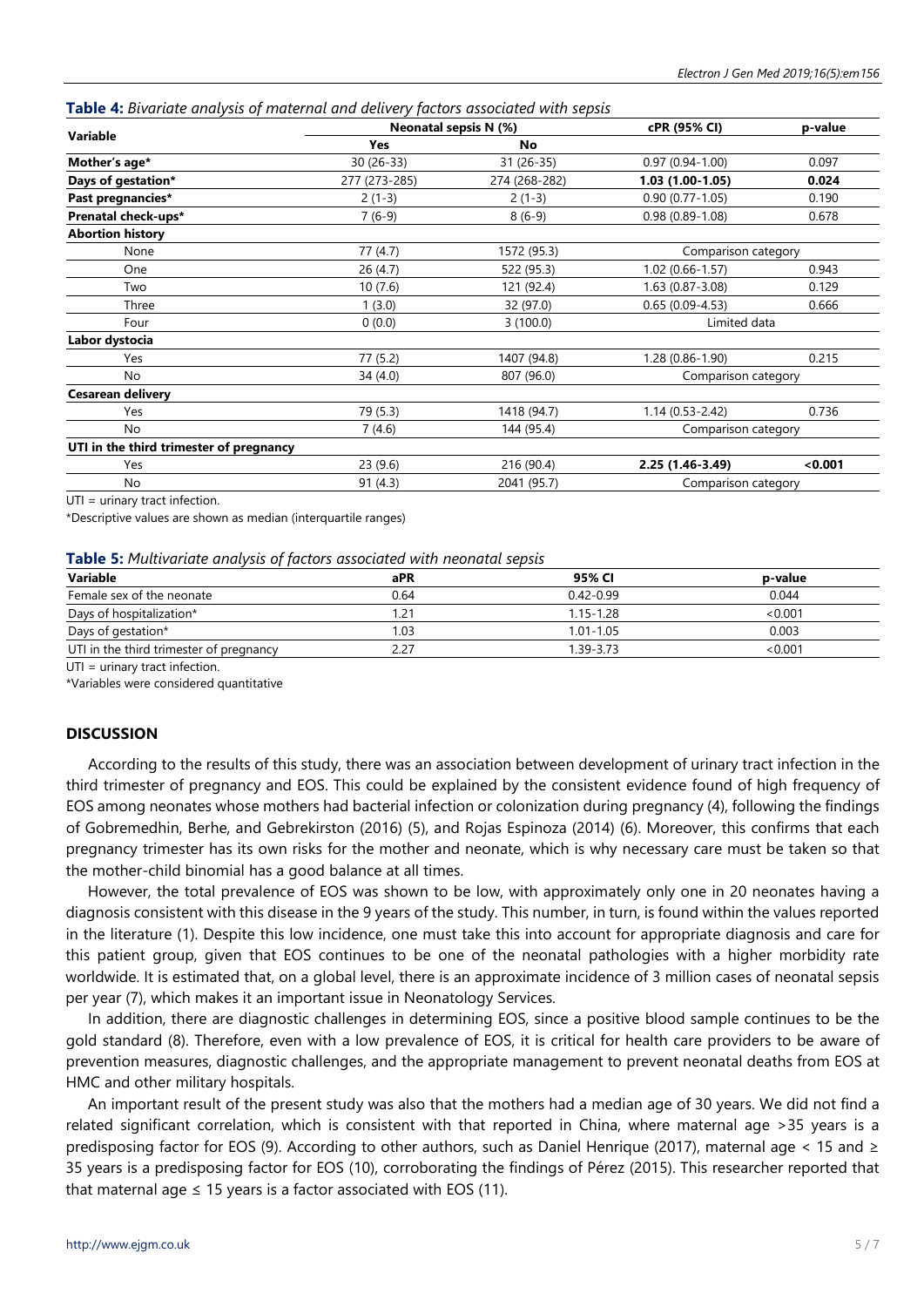Furthermore, the median gestational age in our study was 274 days to term. Coral Linares (2014) reported that prematurity <37 weeks is also a risk factor for EOS (12), as did Jajoo et al. (2015) (13) in their study conducted in New Delhi, India, and Softić et al. (2017) in Bosnia and Herzegovina (14).

It is essential to highlight that, according to our results, the median for prenatal check-ups was 8. The Ministry of Health of Peru recommends a number ≥ 6 of prenatal check-ups (15). Iyo Alberti (2015) reported that fewer than 6 prenatal check-ups is a risk factor for EOS (16).

Another relevant point is the possible cause for the low prevalence of sepsis found by us, which may have occurred because some of the characteristics of the mothers of the studied population were not among the risk factors for sepsis, such as the mother's age and number of prenatal check-ups (without predisposition to EOS in our case). This finding should also be associated with the particularities of this population, as these people obtain government subsidy, are under military discipline, and have a high economic income. However, it is important for health care providers to provide sexual education to such mothers (taking into account risk factors) to be able to prevent the risk of developing EOS.

In this context, improvements in detection of intrapartum maternal infection through the use of new technologies, including microfluidic assays, amniotic fluid analyses, and real-time polymerase chain reaction in order to develop pointof-care devices that are inexpensive, fast, highly sensitive, and specialized will allow healthcare professionals to promptly determine neonates who are at risk (17).

It is also worth mentioning that the link between male sex in the neonates and EOS found here was shown to be consistent with that reported by Wang et al. (2016) (18) and Chan et al. (2013) (4). Although the mechanism between sex and sepsis is unclear, some related factors such as genes linked to the X chromosome of the immune system and hormonal differences have been described in the literature (19).

In addition, even if an association between male sex and EOS was found in our study, it is nevertheless important to carry out future research, including the genetic factors that predispose someone to developing EOS, and thus enabling subsequent appropriate interventions to be carried out in this population. We also found significant relationship between the increase in hospital days for the neonates and EOS, which can be due to infections acquired in the hospital.

This investigation had limitations regarding information bias, since it was a secondary analysis of data. Additionally, data were not always entered by the same person; however, the professionals who were in charge of this task have several years of experience. Another limitation is that the results may not be extrapolated for preterm patients, since the hospital does not treat this type of neonate due to a lack of neonatal intensive care unit.

It should be also noted that the statistical analysis focused only on the existence or not of associations. Thus, it cannot define whether EOS was a predictor or a consequence of a prolonged stay in the hospital. Furthermore, all patients are referred to other institutions for treatment and management of more complex cases. Finally, it is important to take into account that HMC mainly treats military personnel and their families; therefore, this is considered a limitation in part, when extrapolating the results of this study to a larger population.

In short, we concluded that the total prevalence of EOS at HMC in 2009-2017 was 4.8%. The neonatal factors associated with EOS were male sex and longer hospital stay. Maternal factors associated with EOS were greater gestational age and development of urinary tract infection in the third trimester of pregnancy. This study is the first on EOS in children of Peruvian military personnel and it should be used as precedent for new studies in this field.

# **REFERENCES**

- 1. Cortese F, Scicchitano P, Gesualdo M, et al. Early and late infections in newborns: where do we stand? a review. Pediatr Neonatol. 2016;57(4):265-73. <https://doi.org/10.1016/j.pedneo.2015.09.007> PMid:26750406
- 2. Wynn JL. Defining neonatal sepsis. Curr Opin Pediatr. 2016;28(2):135-40. [https://doi.org/10.1097/MOP.](https://doi.org/10.1097/MOP.0000000000000315) [0000000000000315](https://doi.org/10.1097/MOP.0000000000000315) PMid:26766602 PMCid:PMC4786443
- 3. Kimberlin DW, et al. Red Book 2015: 2015 Report of the Committee on Infectious Diseases, American Academy of Pediatrics. 2015.
- 4. Chan GJ, Lee AC, Baqui AH, Tan J, Black RE. Risk of early-onset neonatal infection with maternal infection or colonization: a global systematic review and meta-analysis. PLoS Med. 2013;10(8):e1001502. <https://doi.org/10.1371/journal.pmed.1001502> PMid:23976885 PMCid:PMC3747995
- 5. Gebremedhin D, Berhe H, Gebrekirstos K. Risk factors for neonatal sepsis in public hospitals of Mekelle city, North Ethiopia, 2015: unmatched case control study. PLoS One. 2016;11(5):e0154798. <https://doi.org/10.1371/journal.pone.0154798> PMid:27163290 PMCid:PMC4862626